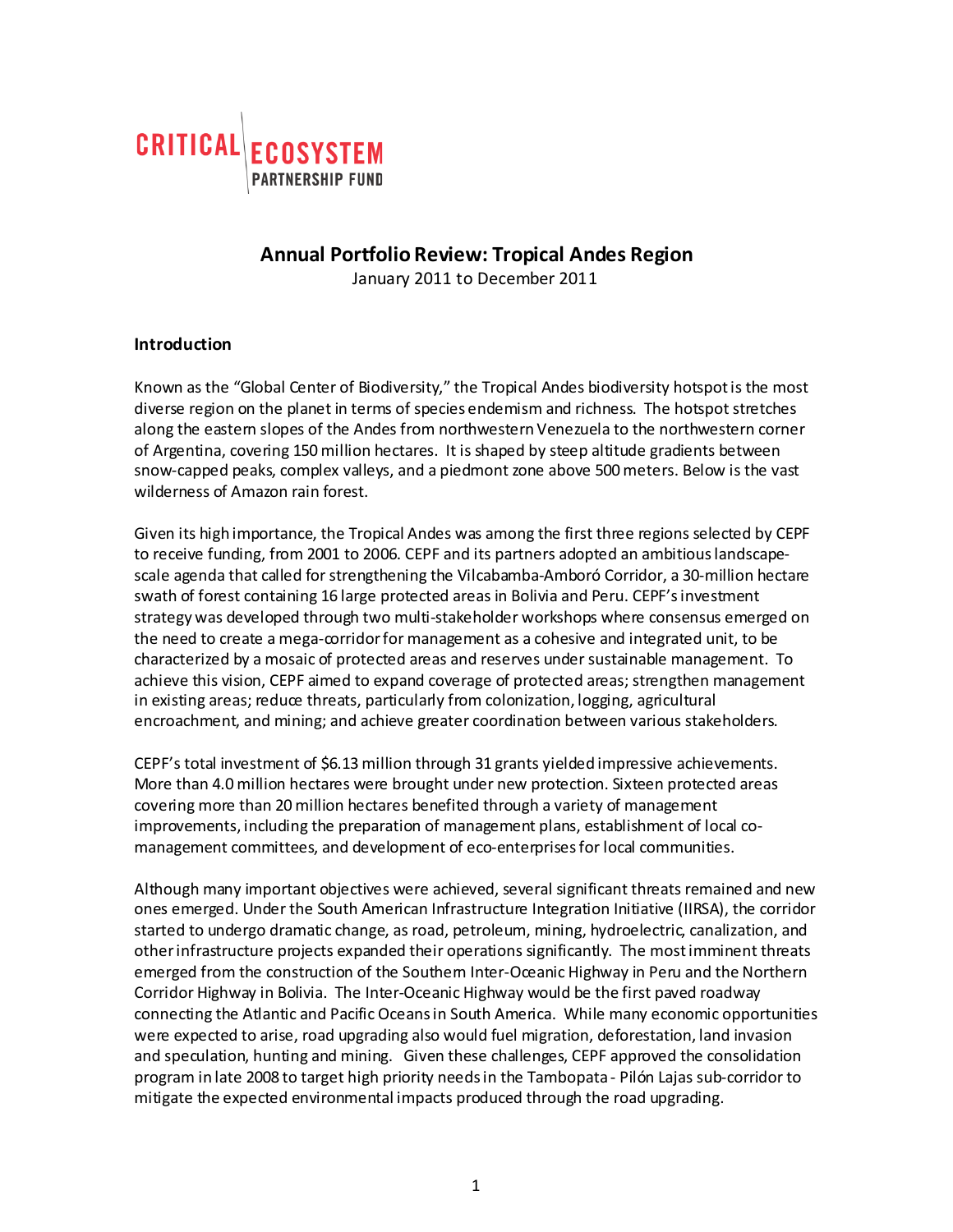This report covers progress in the Tropical Andes consolidation program from January 1, 2011 to December 31, 2011. The information and analysis provided are based on grantee progress and final reports and a field visit conducted by the Grant Director in January/February 2012.

### **Niche for CEPF Investment**

CEPF embarked on a consolidation phase in 2008 with an approved budget of \$2.185 million. The consolidation strategy aimed to address high priority needs in the eight protected areas considered to be most vulnerable to the potential threats introduced by the new roads. It contained four mutually-dependent investment priorities:

- 1. Support civil society participation in development planning and implementation for the Vilcabamba-Amboró Conservation Corridor, focusing on the Southern Inter-Oceanic and Northern Corridor highways.
- 2. Support management improvements to mitigate the adverse impacts arising from improved road access in the eight most vulnerable protected areas.
- 3. Support the establishment of sustainable financing mechanisms.
- 4. Support productive projects that maintain forest cover in areas of strategic value for corridor-level connectivity.

### **Portfolio Status**

The consolidation Tropical Andes portfolio completed its third year in 2011. All consolidation funding was committed to seven projects as presented in Table 1. Similar to CEPF's strategy during its first investment phase, the consolidation portfolio joined forces with national conservation funds in Peru and Bolivia to achieve nearly a 1:1 match: Fondo de las Americas del Peru (FONDAM), Fundación Para El Desarrollo Del Sistema Nacional de Áreas Protegidas (FUNDESNAP) in Bolivia, and Fundación Protección y Uso Sostenible del Medio Ambiente (PUMA) in Bolivia. These partnerships provided 14 sub-grants to local organizations.

| Organization                                                                                                                                                                                                                                                           | <b>Title</b>                                                                                                                                                                             | Amount    | <b>Active Dates</b>             | <b>Performance Assessment</b>                                                                                                      |
|------------------------------------------------------------------------------------------------------------------------------------------------------------------------------------------------------------------------------------------------------------------------|------------------------------------------------------------------------------------------------------------------------------------------------------------------------------------------|-----------|---------------------------------|------------------------------------------------------------------------------------------------------------------------------------|
| Conservation International (CI) -<br><b>Bolivia and Peru</b><br>Subgrantees:<br>La Molina Agricultural University $-$<br>Conservation Data Center.                                                                                                                     | Fostering Stakeholder Collaboration<br>and Monitoring the Impacts and the<br>Conservation Actions Around<br>Infrastructure Projects in the<br>Vilcabamba-Amboró Conservation<br>Corridor | \$250,000 | January 2009 -<br>June 2012     | On track                                                                                                                           |
| Fondo de las Américas del Perú<br>(FONDAM), Peru<br>Subgrantees:<br>Conservación Ambiental y<br>$\overline{\phantom{a}}$<br>Desarrollo en el Perú CAMDE)<br>Asociación Caritas Madre de Dios,<br>Asociación Agricultura Ecológica<br>$\overline{\phantom{a}}$<br>(AAE) | Strengthening Connectivity Along<br>Peru's Inter-Oceanic Highway in<br>Madre de Dios through the<br>Sustainable Use of Natural<br>Resources and Economic<br>Development $(FONDAMII)^T$   | \$235,000 | January 2009 -<br>December 2011 | Mixed performance for<br>sub-grants:<br>On track - Accion Agraria<br>Missed targets $-$ CAMDE<br>and Caritas<br>$S$ uspended – AAE |

# **Table 1 - CEPF Grantees in Peru and Bolivia**

 $1$  CEPF refers to FONDAM's first grant from 2005 to 2008 as FONDAM I, and its two consolidation grants as FONDAM II and III.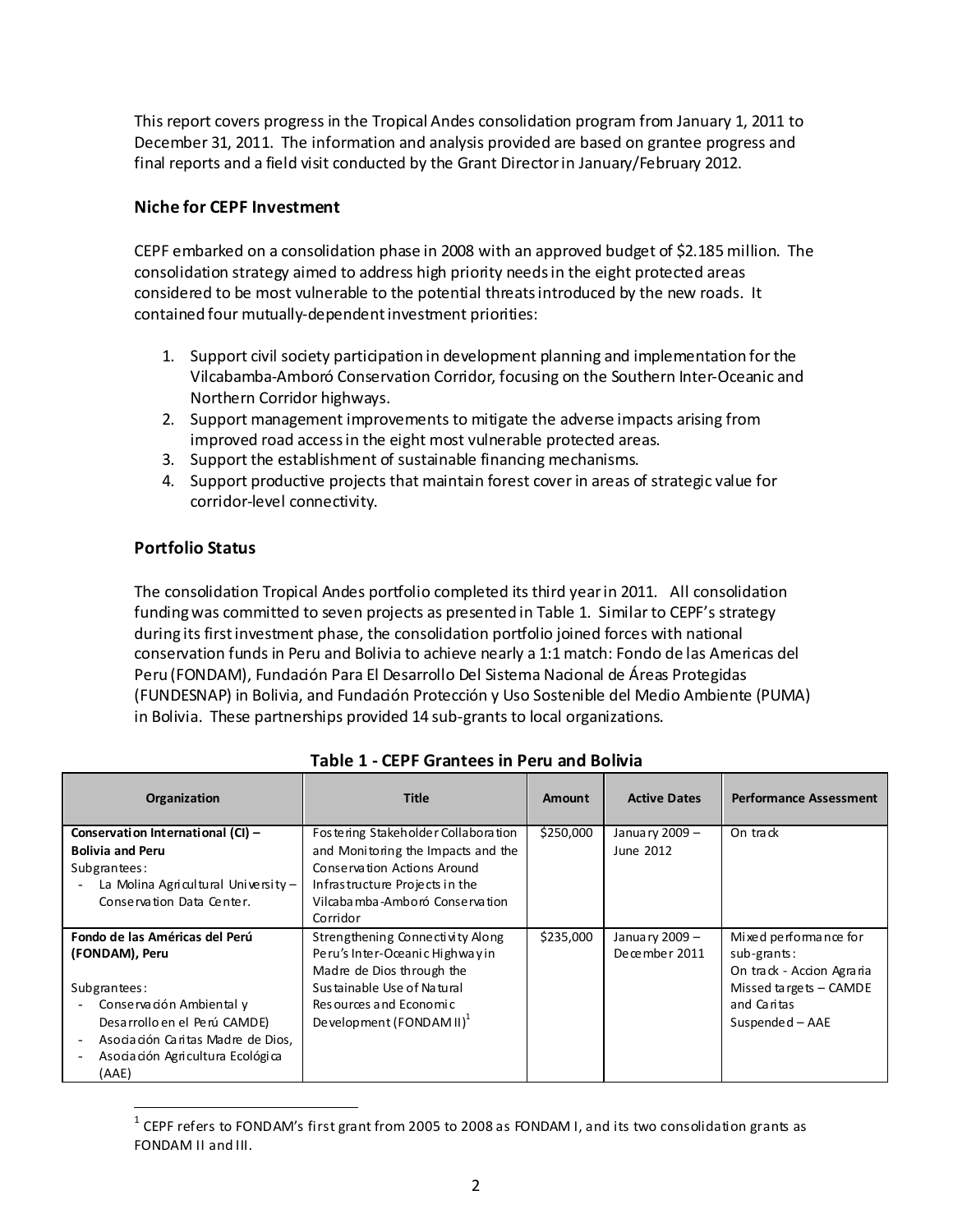| Organization                                                                                                                                                                                                                                                                                                                                                                                                         | <b>Title</b>                                                                                                                                                                                                             | <b>Amount</b> | <b>Active Dates</b>             | <b>Performance Assessment</b>                                                                                                                                                              |
|----------------------------------------------------------------------------------------------------------------------------------------------------------------------------------------------------------------------------------------------------------------------------------------------------------------------------------------------------------------------------------------------------------------------|--------------------------------------------------------------------------------------------------------------------------------------------------------------------------------------------------------------------------|---------------|---------------------------------|--------------------------------------------------------------------------------------------------------------------------------------------------------------------------------------------|
| Asociación para el Desarrollo<br>Económico y Social del Agro -<br><b>ACCION AGRARIA</b>                                                                                                                                                                                                                                                                                                                              |                                                                                                                                                                                                                          |               |                                 |                                                                                                                                                                                            |
| Fondo de las Américas del Perú<br>(FONDAM), Peru<br>Subgrantee:<br>Association for Research and<br>Integrated Development (AIDER).                                                                                                                                                                                                                                                                                   | Strengthening of the Management<br>and Financial Sustainability of Key<br>Protected Areas along the Southern<br>Inter-Oceanic Highwayin Madre de<br>Dios, Peru (FONDAM III)                                              | \$102,232     | July 2009 -<br>December 2012    | Generally on track with<br>minor delays.                                                                                                                                                   |
| Fundación Para El Desarrollo Del<br>Sistema Nacional de Áreas Protegidas,<br>Fundación Protección y Uso<br>Sostenible del Medio Ambiente<br>(FUNDESNAP), Bolivia<br>Subgrantees:<br>Instituto de Ecología (IE)<br>Consejo Regional Tsimane<br>Mosetén (CRTM):<br>Federación de Asociaciones<br>Municipales (FAM)<br>World Wildlife Fund - Bolivia                                                                    | Mitigating the Potential<br>Environmental and Social Impacts<br>Generated by the Northem Corridor<br>Road Construction Projectin Bolivia                                                                                 | \$655,000     | January 2009 -<br>June 2012     | Mixed performance for<br>sub-grants:<br>On track - WWF and IE;<br>Delayed - CRTM;<br>Suspended - FAM.<br>Mixed performance on<br>FUNDESNAP components<br>with delays in<br>implementation. |
| Fundación Peruana para la<br>Conservación de la Naturaleza<br>(PRONATURALEZA), Peru                                                                                                                                                                                                                                                                                                                                  | Promoting Gvil Society Participation<br>and Field-Level Monitoring to<br>Mitigate the Environmental and<br>Social Impacts of the Peruvian Inter-<br>Oceanic Highway in the<br>Vilcabamba-Amboró Conservation<br>Corridor | \$493,453     | January 2009 -<br>December 2012 | Generally on track with<br>minor delays.                                                                                                                                                   |
| Fundación Protección y Uso<br>Sostenible del Medio Ambiente<br>(PUMA), Bolivia<br>Sub-grantees:<br>Asociación Económica de<br>Productores y Acopiadores de<br>Cacao<br>Centro Experimental de Asistencia<br>$\overline{\phantom{a}}$<br>Técnica Agropecuaria CEATA<br>Turismo Ecológico Social TES<br>$\overline{\phantom{a}}$<br>Programa de Implementación de<br>sistemas Agroforestales PRISA<br>Fundación ECOTOP | Impact Mitigation for Biodiversity<br>Conservation in High Risk Areas of<br>the Northem Corridor Highwayin<br>Bolivia                                                                                                    | \$250,000     | November 2008<br>$-$ June 2012  | Generally on track with<br>minor delays.                                                                                                                                                   |
| Asociación para la Investigación y<br>Desarrollo Integral, Perú                                                                                                                                                                                                                                                                                                                                                      | Preparing Peru's Madre de Dios<br>Region for REDD+                                                                                                                                                                       | \$199,315     | August 2011-<br>December 2012   | Generally on track with<br>minor delays.                                                                                                                                                   |

CEPF realized the following amendments and contracts in 2011:

• In July 2011, CEPF signed an amendment to reduce the scope and budget by \$362,768 of FONDAM III after the project did not identify sub-granting organizations to implement components associated with sustainable financing and protected areas strengthening. Although FONDAM had issued two calls for proposals in 2010 and 2011, it was only able to identify and contract work for one of three targeted protected areas, that of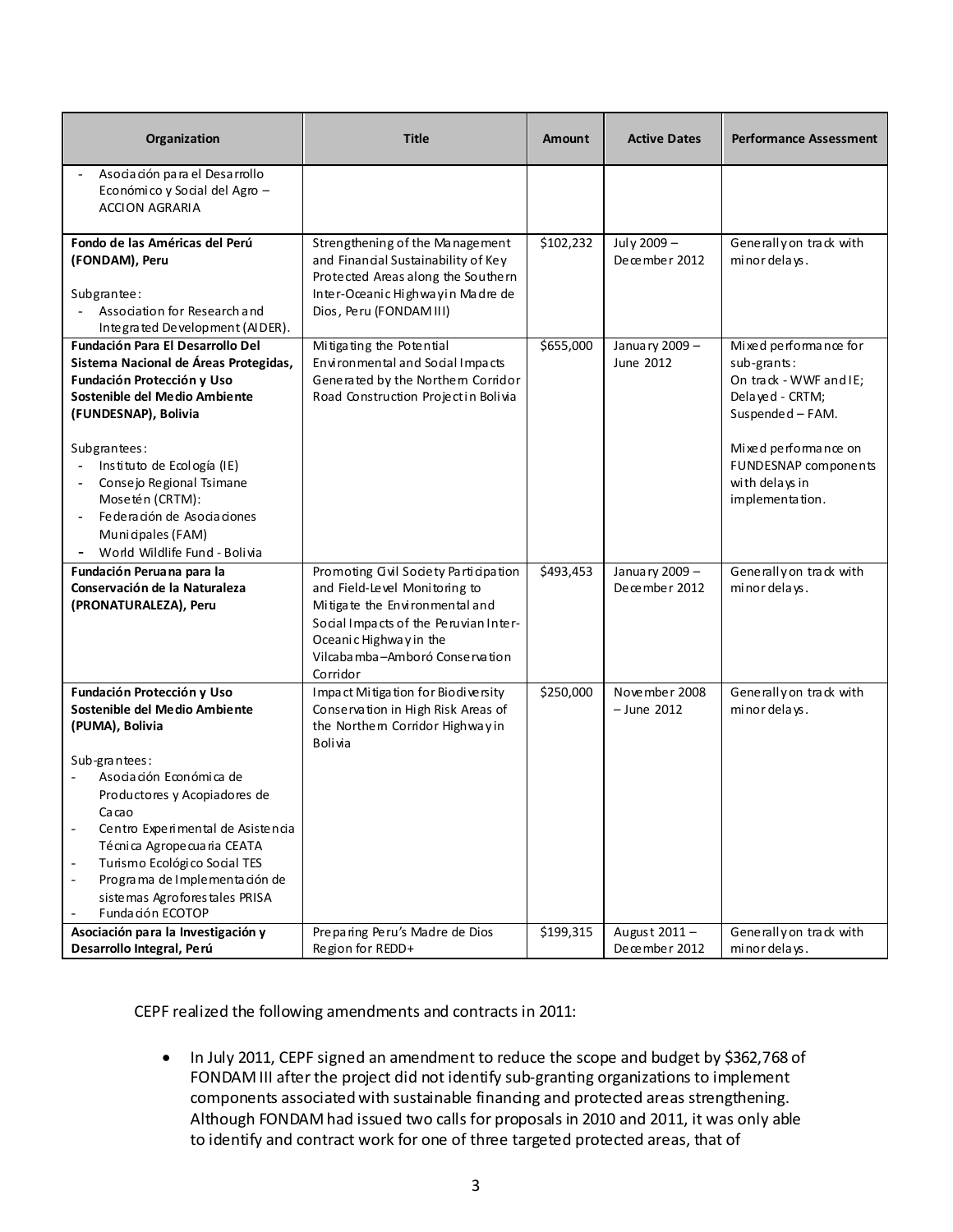Tambopata National Reserve to AIDER. As a result, no organizations were identified or contracted for Alto Purus and Bahuaja Sonene. Furthermore, despite significant attention devoted to identifying suitable sub-grantees and sites under the sustainable financing component, efforts were unsuccessful for reasons detailed in the 2010 Annual Portfolio Overview. Due to these problems, CEPF and FONDAM agreed to remove these components and associated budgets from this grant, allowing CEPF to contract these components directly to Pronaturaleza and AIDER as detailed in the next two bullets.

- In August 2011, CEPF amended an existing grant to Pronaturaleza to integrate one of the FONDAM III components, that of promoting the social and economic sustainability of Bahuaja Sonene National Park. CEPF identified Pronaturaleza as the best option for assuming responsibility for CEPF's strategy in Bahuaja Sonene based on the organization's longstanding experience in the park and on the existence of a highly complementary project funded by the Government of Belgium in Pronaturaleza's portfolio. The amendment expanded the Pronaturaleza project to support the strengthening of local civil society and community participation in decision making related to the park's management through the local management committee, improved border protection and community monitoring in sites vulnerable to gold mining, and support for the updating of the management plan. The amendment added \$163,453 to the grant and extended its end date to December 2012.
- In August 2011, CEPF awarded the Asociación para la Investigación y Desarrollo Integral (AIDER) a grant for \$199,315 to promote REDD+ as a mechanism for sustainable conservation financing in Madre de Dios. The grant aims to increase the understanding and technical capacity of local stakeholders for REDD+, targeting local and regional governments, grassroots conservation groups, agricultural producers, indigenous communities, and protected areas management committees. It also calls for promoting consensus on a deforestation map to serve as a baseline and the development of a participatory REDD+ strategy for Madre de Dios.
- In Bolivia, FUNDESNAP had dedicated several months in 2010 to redesign several parts of its grant, which resulted in an amendment in January 2011. The need for the amendment was based on several factors. Discussions with the Government of Bolivia found that significant donor investments were planned for REDD projects, thus making CEPF's small investment for REDD+ not a strategic priority. As a result, FUNDESNAP decided to dedicate more attention to promoting the sustainable funding of high priority protected areas. Another change involved replacing a sub-granting organization designated to implement the component for strengthening management in Madidi and Manuripi, from the local group Herencia to WWF-Bolivia. In December 2011, CEPF signed another amendment extending the grant by six months.
- In January 2011, CEPF signed an amendment with Conservation International to realign several budget line items and to extend the project. No changes were made to the components or impacts.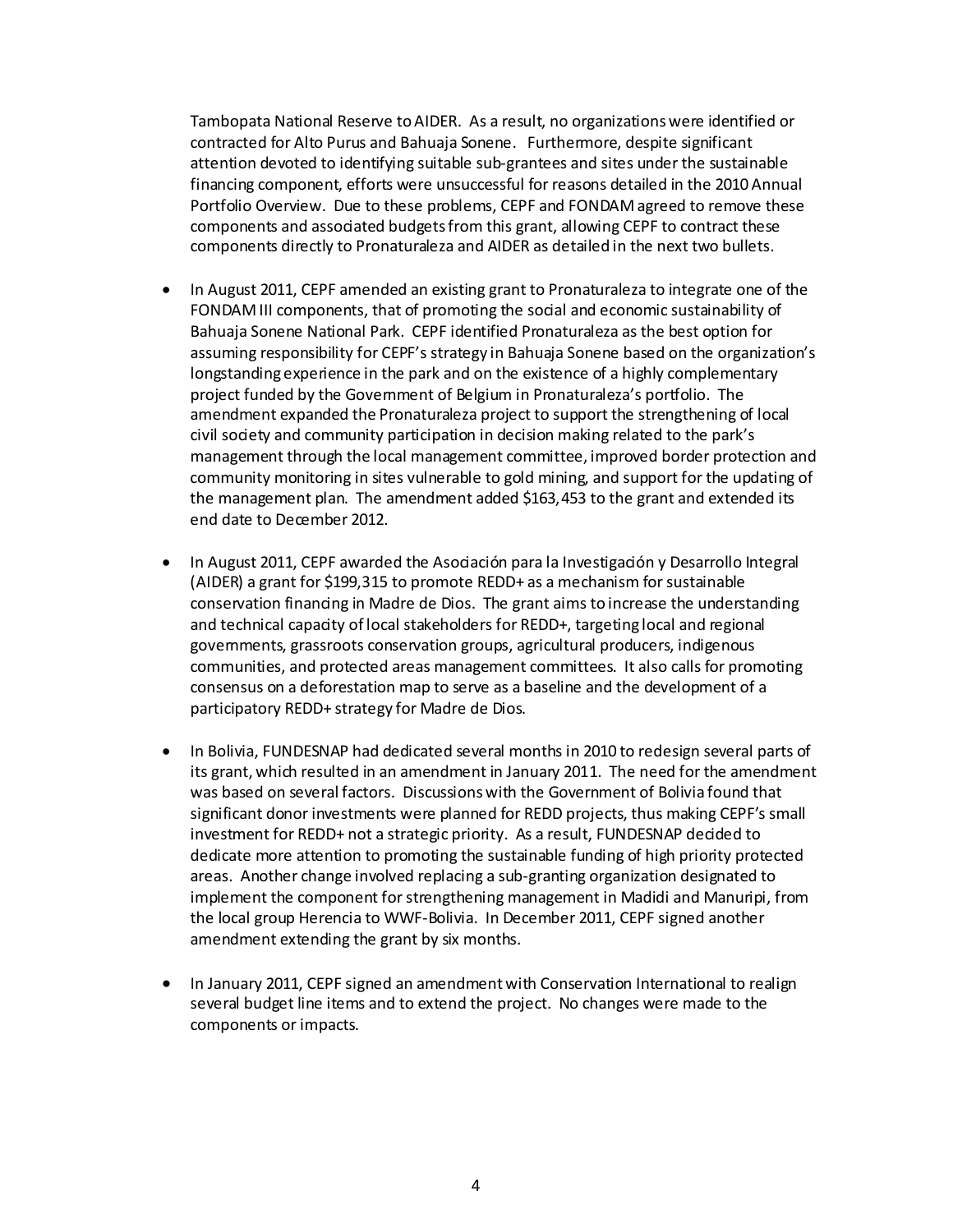### **Coordinating CEPF Grant Making**

Consolidation programs do not have formal coordinating entities or regional implementation teams beyond the U.S.-based Grant Director. All CEPF grant management functions are conducted by the CEPF Secretariat.

### **Performance Assessment**

As Table 1 shows, one of CEPF's seven grants achieved its 2011 targets as planned (Conservation International); four grants performed on target but encountered minor delays in implementing individual products (FONDAM III, Pronaturaleza, PUMA, and AIDER); and two grants missed several significant targets (FONDAM II and FUNDESNAP). Implementation of grant components pursuing investment priorities 1 (civil society engagement) and 2 (protected areas strengthening) experienced the strongest performance. Components dedicated to achieving targets under investment priority 4 (connectivity) missed some targets, while targets under investment priority 3 (sustainable financing) were slower than expected. Several factors weighed into the achievement of 2011 targets:

- In Peru, illegal gold mining in the buffer zone of Tambopata National Reserve consumed a significant amount of time and energy of local civil society groups, time that could have been spent on achieving other conservation outcomes. The gold boom has resulted in significant deforestation, social conflict, water pollution, and inflation. Its impact for the sub-grants was that local labor costs skyrocketed, making it hard for project beneficiaries to hire seasonal help, particularly for sub-grants promoting agroforestry. Furthermore, the region has experienced a drought in 2011, which caused fires and made farming difficult.
- In Bolivia, several beneficiary groups in the FUNDENSAP project participated in a series of protests surrounding the TIPNIS Project, in which Amazonian indigenous communities rallied against government plans to build a highway through the Isiboro Secure Indigenous Territory and National Park. As a result, the FUNDESNAP project encountered delays.
- In August 2011, FONDAM suspended its sub-grant to the Asociación de Agricultura Ecológica (AAE) due to poor programmatic and financial performance. FONDAM noted that the project encountered difficulties after the project's technical director passed away. Despite FONDAM's efforts to provide technical and administrative assistance to the project, the lags persisted.
- In November 2011, FUNDESNAP suspended its sub-grant to the Federación de Asociaciones Municipales (FAM) due to poor performance. FUNDESNAP noted that FAM had undergone management changes months earlier, and that the new administration failed to dedicate sufficient attention to the project, which resulted in significant delays. Although FUNDESNAP made several attempts to address the problems, FAM continued to demonstrate little interest in the project. As a result, FUNDESNAP suspended the subgrant and entered into discussions with CEPF about re-assigned selected grant products within the project.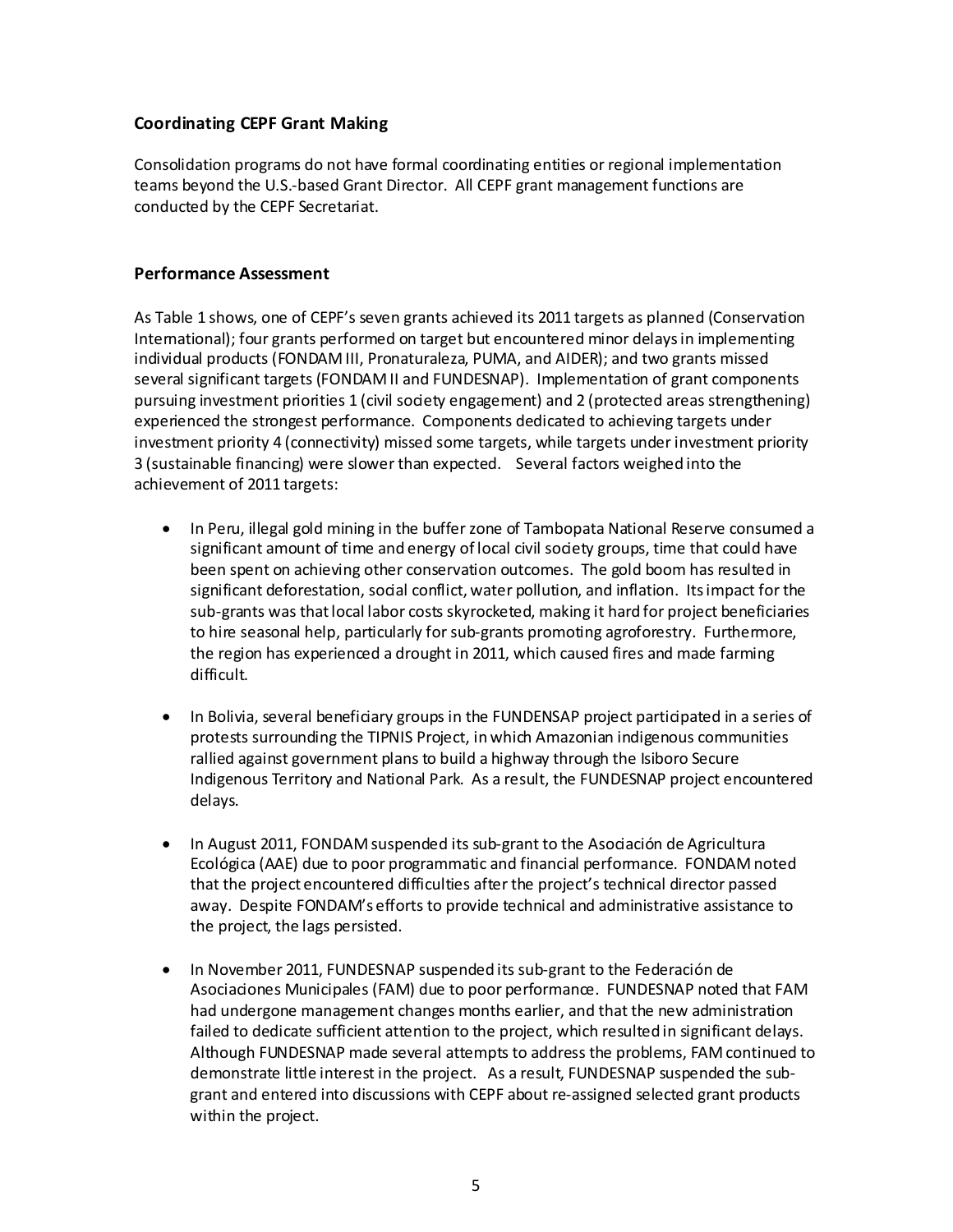The impact of these delays was that the portfolio fell behind in projected spending rates. Since portfolio inception to December 2011, grantees spent a total \$1,398,424, which equals 86% of the \$1.629 million that was programmed to have been spent by December 2011, as determined by projected expenditures in grant proposals. (See Annex 1 for details on spending rates.) This spending rate represents an improvement from 2010, when the rate equaled 69%, or \$840,027 of the \$1.2 million that was programmed to have been spent by December 2010.

The improved performance and spending rates can be attributed to a series of amendments and contracts that were secured in both 2010 and 2011 to address implementation bottlenecks. Many factors that lead to the delays were addressed by the end of 2011, which should put the portfolio on a strong footing for results achievement in 2012, the last year of implementation.

### **Portfolio Investment Highlights by Investment Priority**

### *Investment priority 1: Support civil society participation in development planning and implementation for the Vilcabamba - Amboró Conservation Corridor, focusing on the Inter-Oceanic and Northern Corridor highways.*

This investment priority aims to support a network of local civil society groups and citizens in Peru and Bolivia to strengthen participatory environmental management and monitoring systems as needed to mitigate the threats emerging from the two highways. Components within grants to CI, FUNDESNAP, and Pronaturaleza support this investment priority.

### **2011 Highlights for Investment Priority 1**

#### **Peru**

- Pronaturaleza continued support to the Working Group of Civil Society (known by its Spanish acronym GTSC) and its three regional chapters in Cuzco, Madre de Dios, and Puno, the three regions to be most directly impacted by the Inter-Oceanic Highway. The GTSC is comprised of 56 grassroots and national NGOs, universities, businesses, and individuals dedicated to promoting the environmental and social sustainability of infrastructure projects. Through this support, local civil society groups engaged in dialogue and technical assistance on a range of issues that impacts the entire corridor, including threats from gold mining, proposal to build the Inambari Hydroelectric Dam, declaration of new protected areas in the region, consultations on a new forestry and wildlife law, as well as mitigation of the impacts stemming from the Inter-Oceanic Highway.
- Pronaturaleza and AIDER enabled grassroots civil society groups representing conservationists, local residents and farmers to engage actively in efforts to combat illegal gold mining in the buffer zone of Tambopata National Reserve. These local groups played a lead role in Madre de Dios' Regional Environmental Commission and engaged closely with national government efforts to control the mining.
- Through support from CI and Pronaturaleza, local civil society participated actively in consultations to review past experience in mitigating the social and environmental impacts of the Southern Inter-Oceanic Highway, as financed by the Andean Development Bank (CAF), and to provide input into the design of a new three-year, \$27 million program. Pronaturaleza reports that the Ministry of Economy and Financed adopted many of the recommendations made by CEPF partners into designs for the new CAF project.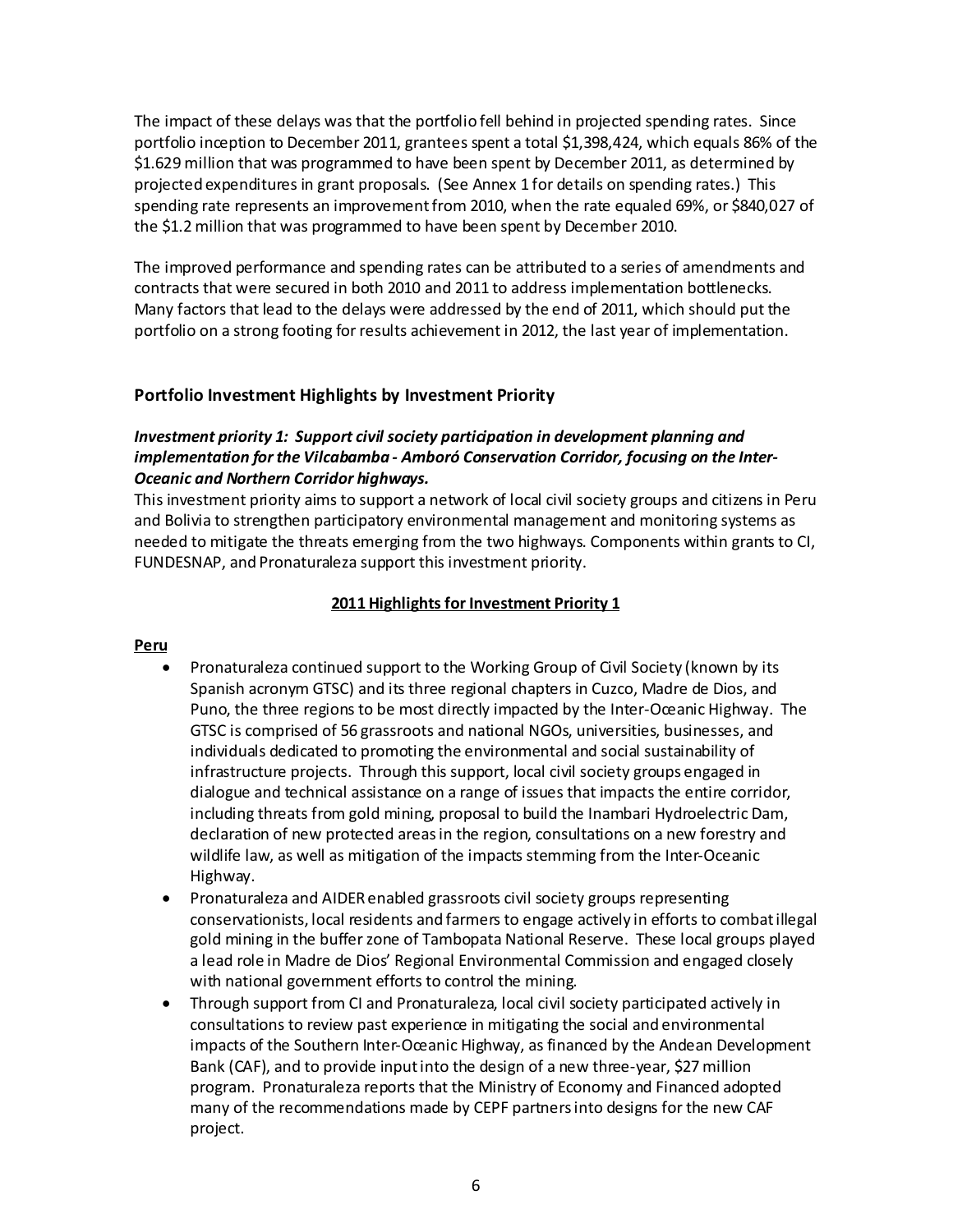- Analysis of the impacts of the road in Madre de Dios has generated a wealth of socioeconomic and environmental data which was extensively disseminated for local planning to municipal, regional, and national agencies. The analysis filled an important gap since data on development and environmental trends in Madre de Dios. The monitoring provided a tool to the Madre de Dios regional government officials, who showed very strong interest in the information, for development planning.
- Pronaturaleza worked closely with local communities to develop two proposals for consideration for funding by regional governments ̶ one proposal for Madre de Dios requests support to continue monitoring of the environmental and social impacts of the highway, and the other proposal seeks to address the problem of solid waste in Puno.
- CI and the CDC La Molina issued a final report and a web-based tool on historical deforestation in Madre de Dios. CI also compiled a report on initiatives dedicated to conservation in Madre de Dios to promote improved coordination among key conservation decision makers and actors.

#### **Bolivia**

- Representatives from local communities, municipalities, universities, protected areas staff, and national public and private groups established local committees to monitoring the environmental and socio-economic impacts of two sections of the Northern Corridor highway project: one for the Yucumo - Rurrenabaque segment financed by Inter-American Development Bank which runs along the eastern border of Pilón Lajas, and the other for the San Buenaventura – Ixiamas segment financed by The World Bank which runs along the eastern border of Madidi National Park. All municipalities located along the roadswere actively engaged in the local monitoring committees. The committee dedicated to the Yucumo - Rurrenabaque segment conducted four site visits where construction has commenced and identified a series of lapses in implementing measures contained in the road's official environmental impact assessment. Based on these trips, the local committee produced three reports in 2011 with their findings, which were presented to appropriate authorities, including the ministries responsible for the environment and transportations and the country's ombudsman. FUNDENSNAP reports that as a result of these reports and presentations, authorities met with members of the local monitoring committees to discuss their concerns and began to address several of them.
- The Regional Council of the Tsimane Moseten (CRTM), an indigenous group with comanagement responsibilities for Pilón Lajas Biosphere Reserve, has undergone several institutional strengthening exercises related to its administrative and organizational capacity. The signing of the CEPF sub-grant represents the first time in Bolivian history that an indigenous group is a direct beneficiary of such international donor funds. The CRTM has grown in the country as a leader within the indigenous community of Bolivia.
- In close collaboration with local communities, the Institute of Ecology finished designing a monitoring program to assess the social and environmental impacts of the road project for the Yucumo – Rurrenabaque road segment. It worked closely with these communities to develop the plan and to gather the baseline data. This initiative has attracted new funding.
- CI issued an analysis of deforestation from 1976 to 2010 of the area to be impacted by the Northern Corridor project. It has disseminated the analysis to local decision makers.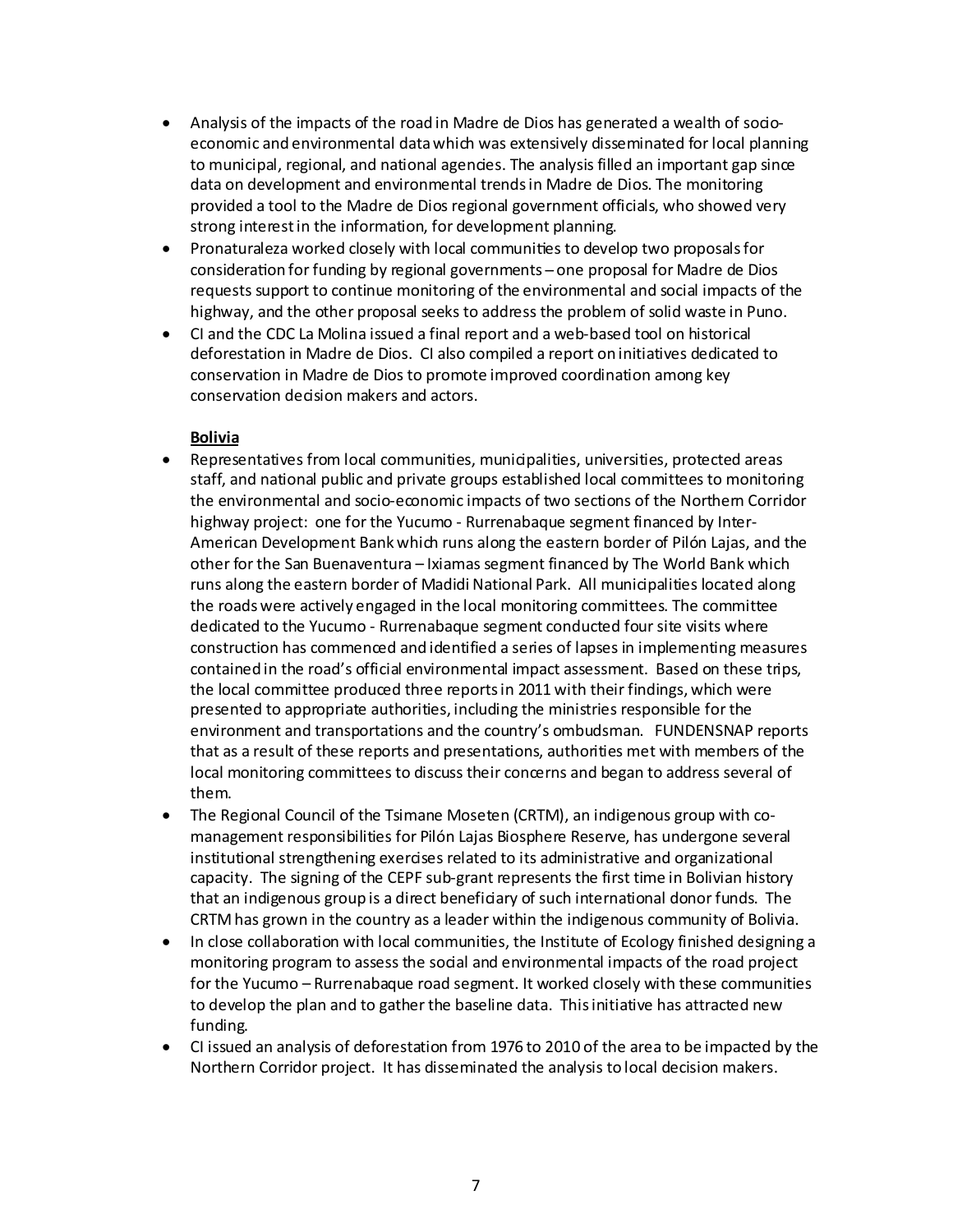### *Investment priority 2: Support management improvements to mitigate the adverse impacts arising from improved road access in the eight most vulnerable protected areas.*

This strategic direction seeks to mitigate the impacts of improved road access through strengthening of civil society participation in protected areas management, mainly by establishing and strengthening community management committees and improving patrolling in target areas. In the course of implementation, priorities now focus on the five protected areas considered to be most affected by the roads, which together cover over 7 million hectares:

| Lead Grantee / Sub-Grantee                   | <b>Protected Areas</b>        |
|----------------------------------------------|-------------------------------|
| FUNDESNAP - Regional Council of the          | Pilón Lajas Biosphere Reserve |
| Tsimane Moseten (CRTM) -                     |                               |
| FUNDESNAP - WWF-Bolivia                      | Madidi National Park          |
|                                              | Manuripi Amazonian National   |
|                                              | Wildlife Reserve              |
| Fundación Peruana para la Conservación de la | Bahuaja Sonene National Park  |
| Naturaleza (PRONATURALEZA)                   |                               |
| FONDAM - Association for Research and        | Tambopata National Reserve    |
| Integrated Development (AIDER)               |                               |

### **2011 Highlights for Investment Priority 2**

#### **Peru**

- Under FONDAM's sub-grant to AIDER, efforts focused on strengthening the Tambopata local management committee, which is comprised of the reserve director and local stakeholder groups. AIDER helped the committee develop a five-year strategic plan through a highly participatory approach that involved consultation with 120 people. AIDER also identified and fund raised to purchase land to build a new office for the management committee. The management committee has been particularly active in addressing gold mining in the buffer zone of Tambopata. By carrying out a series of consultations and outreach efforts with communities and government authorities in Madre de Dios and in Lima, the management committee kept the problem at the forefront of the government's priorities.
- AIDER strengthened a community park guard volunteer program that engaged local people in patrolling and monitoring Tambopata, thus strengthening efforts to stop encroachment in sensitive areas of the reserve. The project developed and implemented a training plan, and provided volunteers with equipment and supplies for patrolling.
- Under the grant to Pronaturaleza, the management committee for Bahuaja Sonene National Park was reactivated and reorganized to better alignment with the park's geographic sectors and cultures. Pronaturaleza also conducted a threats analysis of the national park, focusing on illegal mining and logging, in anticipation of the updating of the area's management plan in 2012. Based on the analysis and consultations with the park director and communities, Pronaturaleza identified target sites for establishing of a volunteer community patrolling program to be financed by CEPF.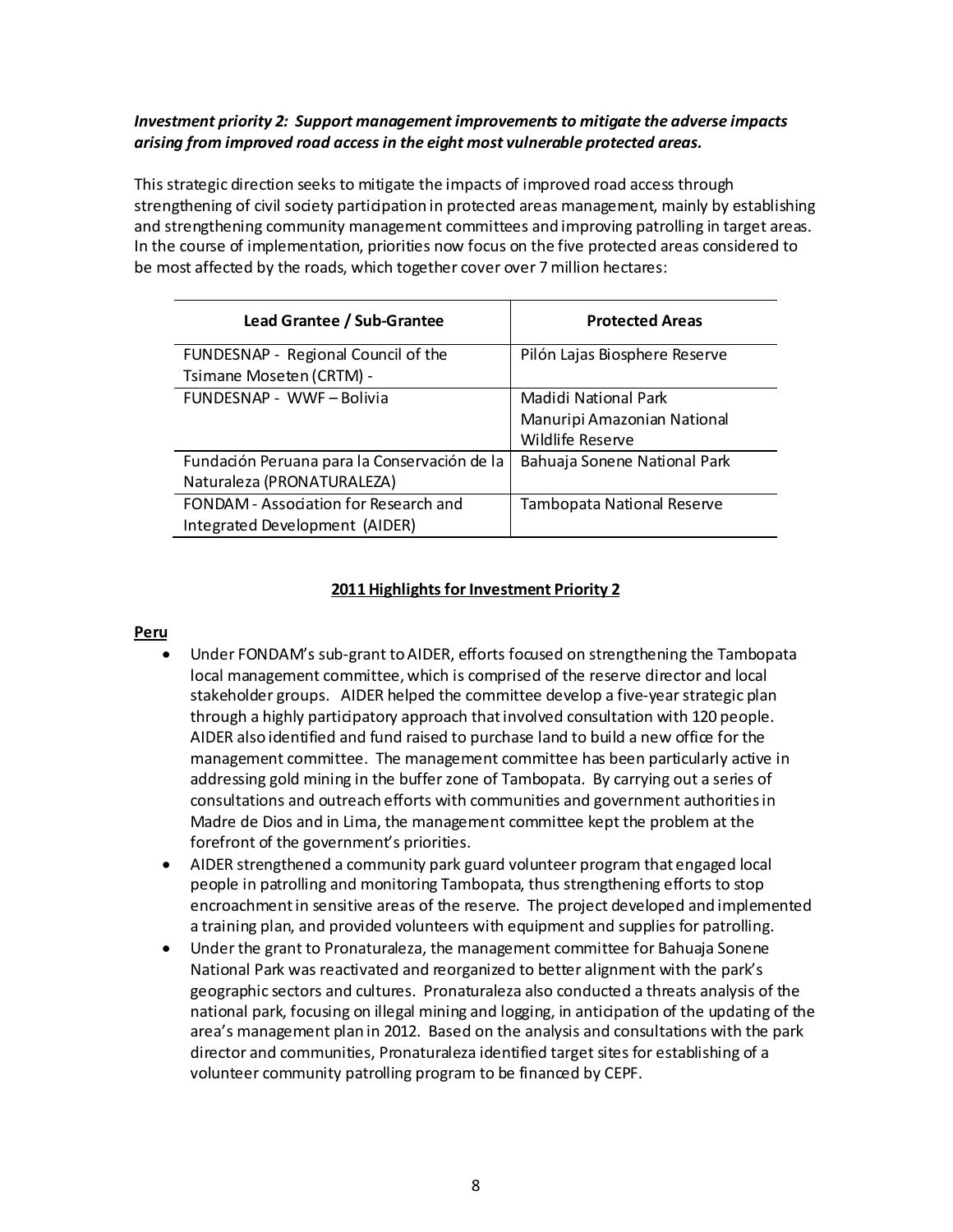#### **Bolivia**

- Under FUNDENSAP's sub-grants to the CRTM and WWF, patrolling and protection plans were completed and implemented collaboratively with local communities and the park service for Pilón Lajas, Madidi, and Manuripi, which together cover more than 3 million hectares. As co-managers of Pilón Lajas, CRTM received basic equipment to improve protection actions. For Madidi, WWF refurbished a guard station and purchased basic equipment to aid in patrolling vulnerable sites. Data shows that patrolling increased by 30% in the most vulnerable sites with the project.
- An overflight of Pilón Lajas Biosphere Reserve revealed new settlements, access routes, and agricultural encroachment into the protected area along the Northern Corridor Highway. The information was used to update the protected area's patrolling and protection plan.

#### *Investment priority 3: Support the establishment of sustainable financing mechanisms.*

This investment priority originally called for promoting sustainable financing in six protected areas – Alto Purus, Apolobamba, Bahuaja Sonene, Madidi, Pampas del Yacuma, Pilón Lajas and Tambopata – by supporting the creation and consolidation of various sustainable financing mechanisms. In the course of implementation, CEPF and its partners decided to focus more on those opportunities that showed the greatest promise of generating sustainable income. Therefore, the sites under this investment objective now target four protected areas -- Madidi, Manuripi, Pilón Lajas and Tambopata – and the entire Peruvian department of Madre de Dios. This investment priority is implemented by FONDAM, FUNDESNAP, AIDER, and CI.

### **2011 Highlights for Investment Priority 3**

#### **Peru**

- AIDER established a formal agreement with GOREMAD (the environmental authority within the regional government of Madre de Dios) to provide technical assistance for building REDD+ readiness for the entire department. Tasks induded developing a deforestation baseline for the region, building a regional REDD+ strategy, and improving capacity of key local stakeholder groups. AIDER established its office inside the natural resource management office of GOREMAD. Early project activities induded support to a regional roundtable on environmental services and REDD+ to foster stakeholder collaboration. To help build the REDD+ strategy for Madre de Dios, AIDER collected data and developed a comprehensive list of projects and organizations working on REDD+.
- AIDER also worked with the Tambopata management committee and reserve director to design a volunteer naturalist program in which foreign volunteers pay to work on such activities as wildlife monitoring inside the reserve. Modeled after similar programs in the region, the program calls for having the volunteers live for several months with park guards in their outposts, thus helping to pay for maintenance of these posts while carrying out critical protected areas management activities. The program is expected to begin in 2012 and attract as many as 200 volunteersin the first year.

#### **Bolivia**

• CI and FUNDESNAP received preliminary approval from The World Bank office for a \$2.2 million project entitled Integrated Community-Driven Territorial Development for Remote Communities in the Amazon Project**,** to be funded by the Japan Social Development Fund (JSDF) and managed by the World Bank**.** This project forms part of the World Bank's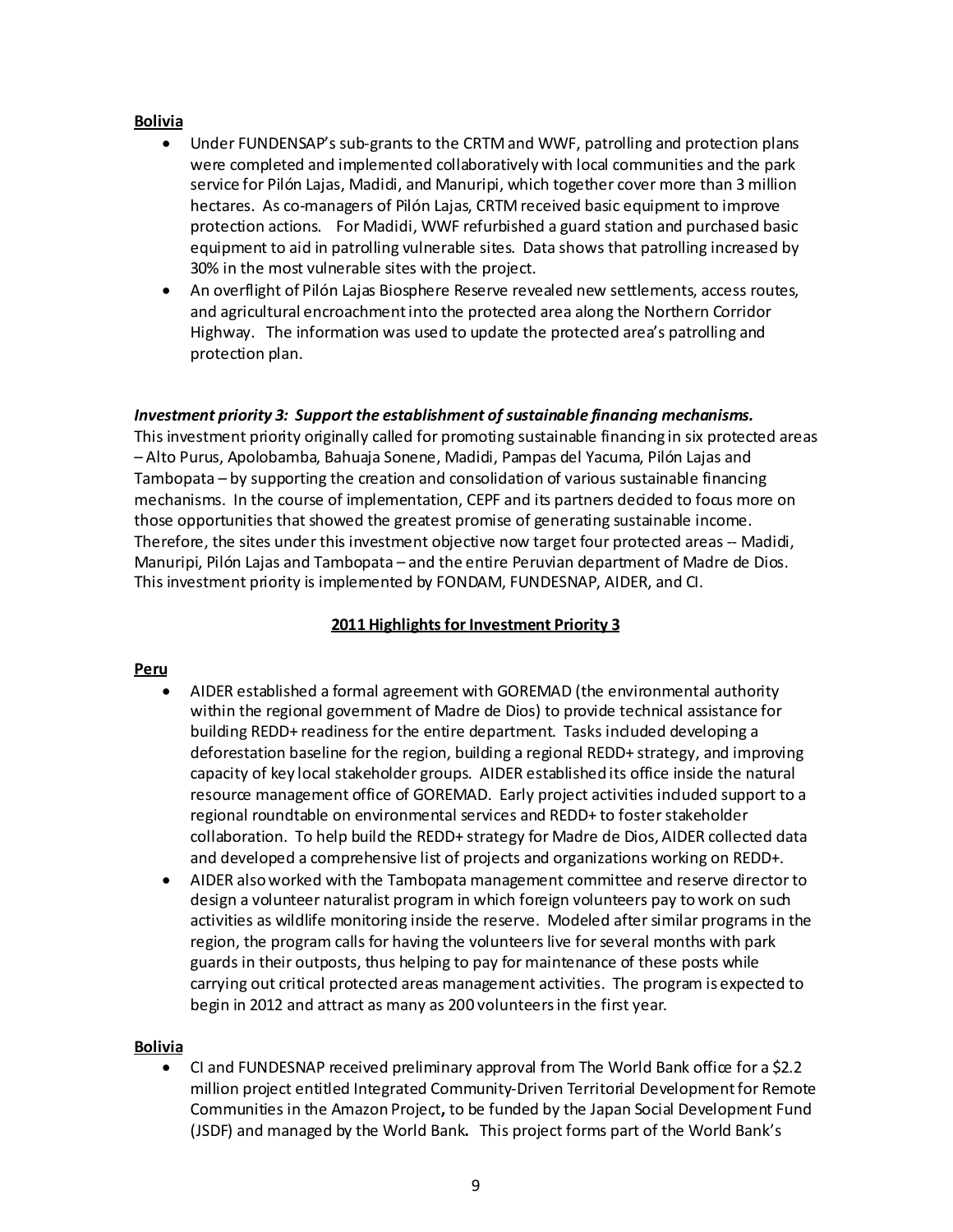National Roads and Airport Infrastructure Project, which was approved in May 2011 for \$109.5 million to upgrade a local airport and dirt road that runs from the towns of San Buenaventura to Ixiamas in the buffer zone of Madidi National Park. To complement the World Bank's infrastructure project, JSDF agreed to support small-scale sustainable development projects and participatory municipal land-use planning along the road. The World Bank office in Bolivia selected FUNDESNAP and Conservation International – Bolivia to implement the JSDF project based on several factors, induding their CEPF experience working in the same sites with indigenous and multicultural communities on sustainable development in conjunction with road projects.

- FUNDESNAP completed its financial assessments and sustainability action plans for the following protected areas: Pilón Lajas, Madidi, Manuripi, Los Santos Reyes and Pampas del Yacuma. Several financing schemes were identified as priorities for CEPF support in 2012, including establishment of dedicated trust funds for individual protected areas and supporting a newly established entrance fee system for tourists to finance park operations and community development in Madidi and Pilón Lajas.
- To raise funds to implement these action plans, FUNDESNAP developed three proposals and organized eight events with the participation of local park directors targeting a variety of private and public donors. These events induded outreach to existing donors in La Paz, as well as a trip to the US to meet with other donors.

### *Investment priority 4: Support productive projects that maintain forest cover in areas of strategic value for corridor-level connectivity.*

This investment priority aims to maintain sustainable land-use practices in areas where the roads traverse biologically important parts of the Castaña and Malinowsky conservation sub-corridors, which are comprised of protected areas and tracts under sustainable land-use activities such as Brazil nut cultivation. It is important to note that no other donor or government agency is working in the sectors where CEPF has invested. Local communities feel abandoned by their government, making the investment by CEPF and its partners all the more important.

Nine sub-grants under grants to FONDAM and PUMA supported this investment priority. Performance of this investment priority was mixed. In Bolivia, PUMA reports that of the five subgrantees, 60% of all the project objectives have been achieved satisfactorily, while 40% had been delayed. They note that 90% of the targets have been achieved related to the installation of agroforestry parcels and environmental stewardship.

In Peru, FONDAM reports that three of the four sub-grants supported under FONDAM II did not achieve their targets. The one satisfactory sub-grant was executed by the NGO Accion Agraria, which established a community-based association of small cattle ranchers located along the Inter-Oceanic Highway. The sub-grant introduced agroforestry, improved infrastructure for livestock, and improved cattle stock and grazing practices.

The other three FONDAM III sub-grants achieved some of their targets. FONDAM suspended the sub-grant to the Associacion de Agricultura Ecologica (AAE) in August 2011 due to poor programmatic and financial performance, which was attributed in part to management difficulties following the death of the organization's president. A sub-grant to the CAMDE, which supported the Brazil nut processing plant, also encountered difficulties due to design flaws related to a processing plant, which impeded the association's ability to obtain the needed sanitary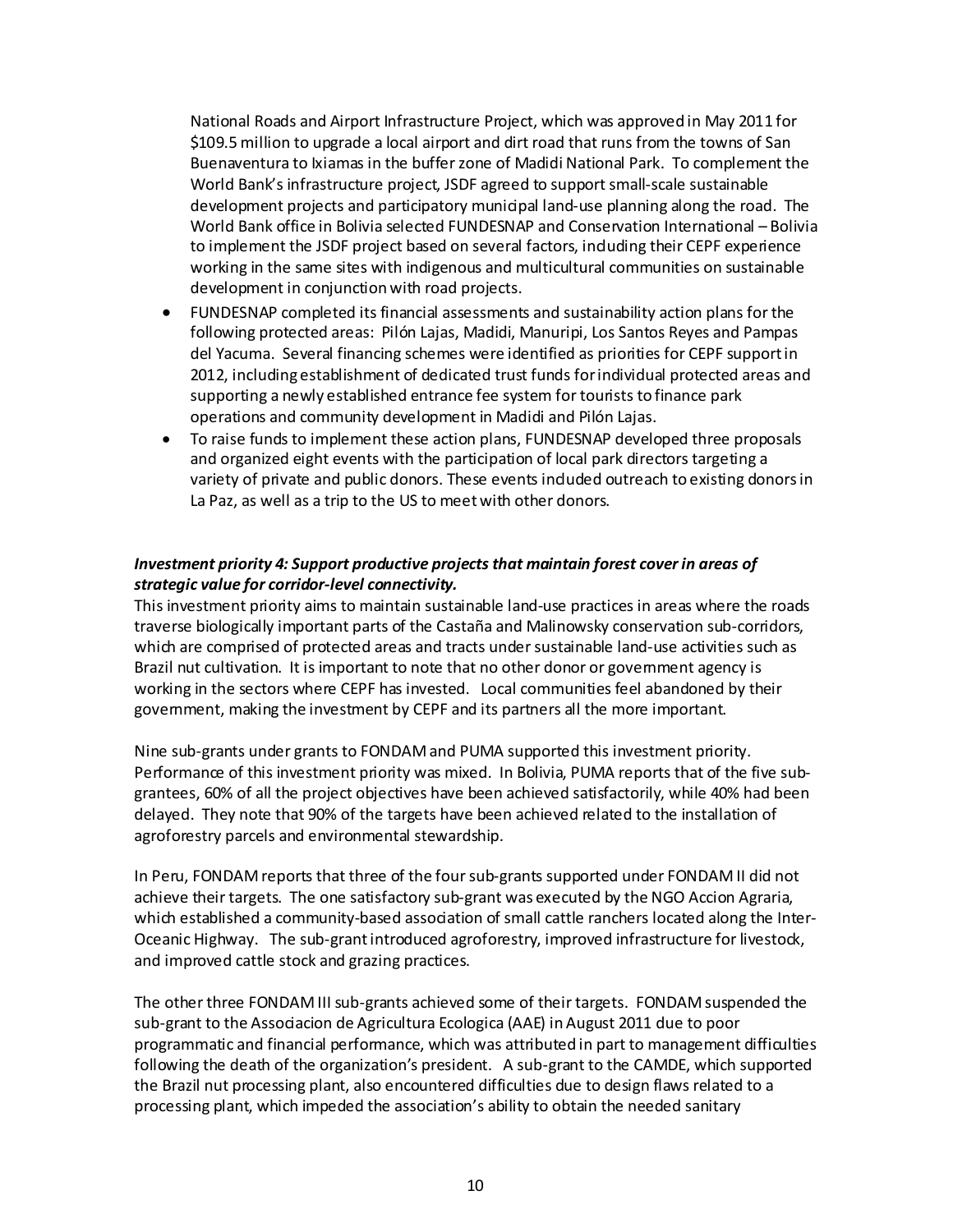certifications. A sub-grant to Caritas also ran into problems related to the logistics of entering the isolated project site and then maintaining beneficiary engagement.

### **2011 Highlights for Investment Priority 4**

### **Bolivia**

- PUMA sub-grants were designed to promote land-use practices that provide economic incentives to small-scale migrant farmers to maintain forest connectivity in an area that lies between the Northern Corridor Highway and the protected areas of Pilón Lajas and Madidi. The goal of these projects was to offer local communities economic incentives to adopt agroforestry systems that maintain forest cover and connectivity as an alternative to having these farmers convert their lands for less environmentally sustainable activities. Three of the five projects promote cacao production, while the other two project support the cultivation of copoazu (a special variety of white cacao produced in the Amazon) and jipijapa (a fiber used to make souvenirs for sale to tourists). The five sub-grantees, which are community-based groups, undertook several activities building on their efforts the previous year, including receiving training to build their institutional capacity, establishing tree nurseries, building necessary infrastructure, and establishing agroforestry plots.
- A total of 288 poor families in 31 communities, who together own 32,448 hectares along the Northern Corridor Highway, have directly benefitted from the PUMA project. Forest cover through the adoption of agroforestry techniques expanded on 174.5 hectares.
- PUMA reports that sub-grantees earned about \$20,000 from new sales under their CEPF project. They participated in five marketing expos in Bolivia.
- In 2011, beneficiaries harvested their cocoa and successfully marketed their products for the first time to the Bolivian chocolatier El Ceibo, which exports fine organic chocolates internationally. Highly sought native "criollo" cocoa beans garnered significant more money than non-native varieties.
- A women's community enterprise that produces high quality baskets and other handicrafts from the Jipijapa fiber reports that members not only increased their income significantly, but the work allowed them to stay at home to care for their children, while also meeting with other women in their communities to build their business skills.
- Five community-based organizations demonstrated significant progress in building their institutional capacity for agroforestry, adopting improved land management practices, and business development. Furthermore, the project's environmental education efforts have created understanding of the importance of environmental stewardship in the targeted communities.

#### **Peru**

• FONDAM's grant to support four sub-grantees implemented community-based agroforestry projects in biologic strategic locations along the Inter-Oceanic highway came to a conclusion in December 2011. FONDAM reports that 29 sites experienced improved land management and agroforestry practices, directly benefiting 135 families. Three projects worked directly with local communities on agroforestry projects, supporting soil restoration, reforestation, sustainable cattle ranching, and the production of cacao, bananas, and various fruits. The fourth project supported the CASAL Brazil nut association to improve their production and post-harvesting procedures. Several factors weighed into performance in 2011. Most notably, a gold boom in Madre de Dios became an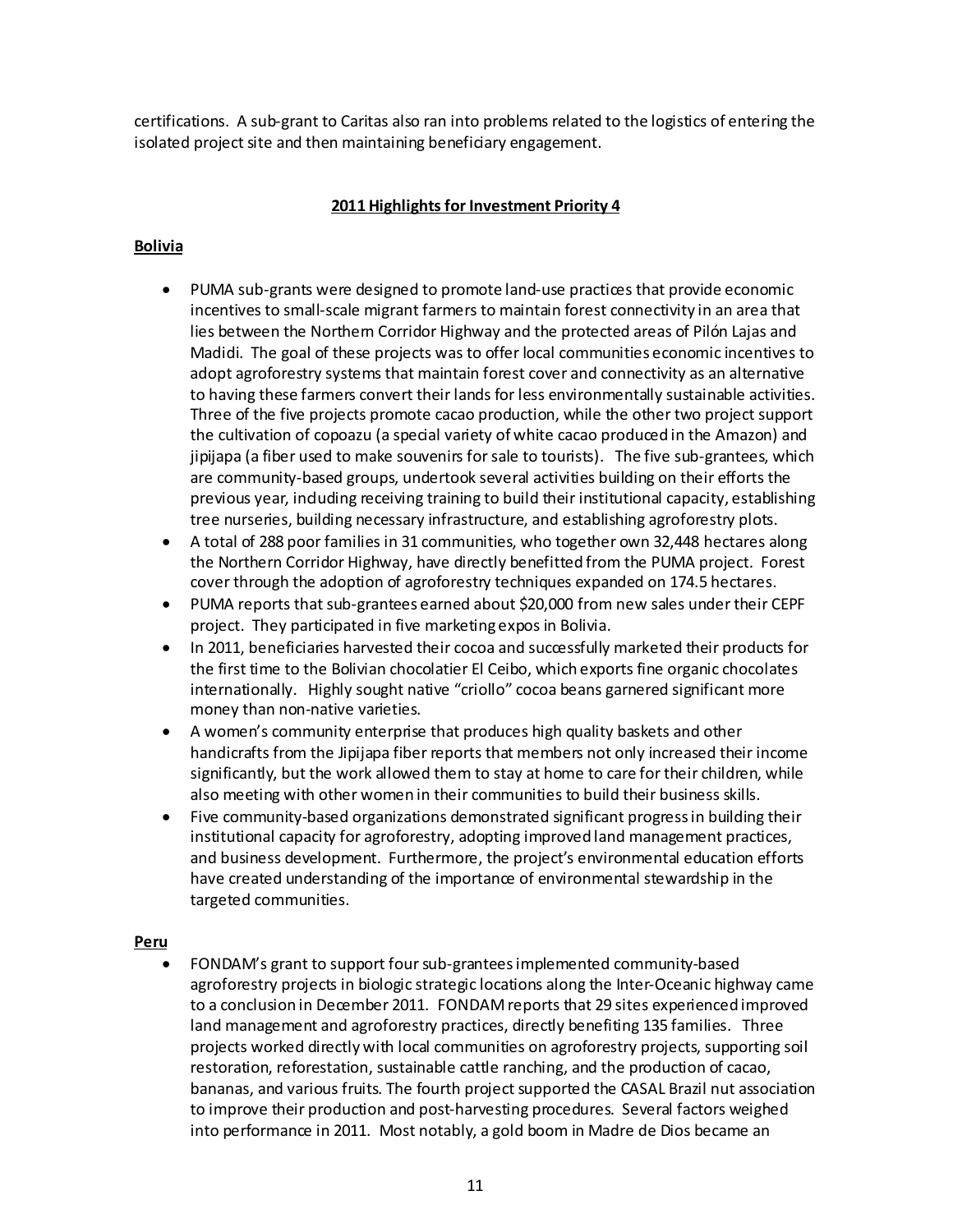unexpected yet significant threat to several important areas in the department. It caused a shortage of low cost seasonal labor.

- Seven new grassroots groups were legally established, induding one private firm, to promote sustainable agriculture for the restoration, management, and conservation of key areas of the conservation corridor.
- Years of FONDAM and CEPF support for agroforestry in Madre de Dios led to the creation of an informal alliance of organizations working in agroforestry. One tangible outcome of alliances was been the adoption of an agroforestry strategy for the entire Madre de Dios department.

## **Collaboration with CEPF Donor Partners**

Positive collaboration has emerged in Bolivia between the local CI office, FUNDESNAP, and The World Bank. CI, FUNDESNAP, and the Bank held several meetings in 2010 and 2011 related to mitigating the impacts of the Bank's road upgrading project between the towns of San Buenaventura and Ixiamas. CI accompanied Bank staff to the field to help identify opportunities for community development based on conservation. As detailed in the highlights section of investment priority 3, CI and FUNDESNAP received preliminary approval of a \$2.2 million project to be financed by the Japan Social Development Fund and managed by the Bank.

# **Compliance with CEPF Safeguards Policies**

An assessment of all grants and sub-grants determined that two grants triggered CEPF's safeguards policy. FUNDESNAP's sub-grant to Consejo Regional Tsimane Mosetén (CRTM) triggered the Indigenous Peoples safeguard based on its plans to strengthen Pilón Lajas Biosphere Reserve, which is classified as indigenous territory. All safeguard requirements have been fulfilled. The Involuntary Resettlement safeguard policy was triggered under two additional subgrants: (i) FUNDESNAPS's sub-grant to WWF-Bolivia, which aims to strengthen protection activities in Madidi National Park and Manuripi Amazonian National Wildlife Reserve, and (ii) FONDAM III's sub-grant to AIDER which aims to engage in community monitoring in Tambopata National Reserve. Both sub-grantees developed their involuntary resettlement frameworks to ensure full compliance with the safeguards.

Based on a review of program reports and site visits, CEPF is satisfied that safeguard guidelines and activities remain in compliance. No complaints have been received to warrant concern.

### **Conclusion**

In its third year of consolidation, the Tropical Andes portfolio experienced several contractual modifications and a number of set-backs within a challenging operating milieu. At the same time, the portfolio demonstrated significant contributions to secure long-term conservation and development goals by strengthening local community and civil society engagement in protected areas management and rural development, while mitigating potential environmental impacts from road upgrading projects.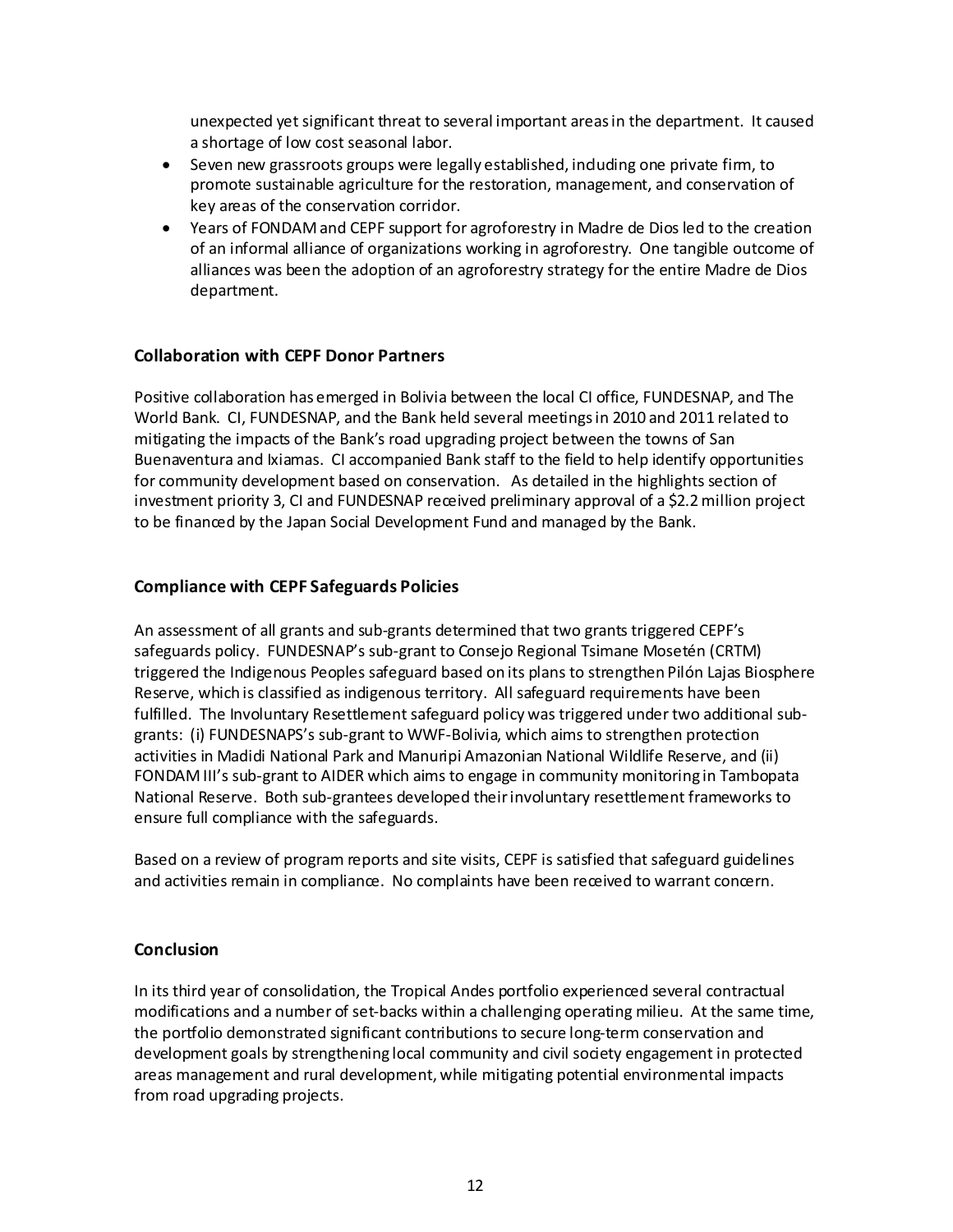Under consolidation, CEPF's greatest contribution in Peru and Bolivia has been its ability to help local people become active participants in determining the future of their communities and natural resources. In Peru, CEPF has helped local people work closely with government entities to deal with the rapid expansion of gold mining in fragile lands and to monitor their protected areas to prevent their degradation. In Bolivia, well-informed local communities are actively engaged in monitoring the construction of road upgrading and in negotiating with governmental entities regarding their development. In both countries, green enterprises are growing and providing economic incentives for good environmental stewardship. Furthermore, protected areas themselves are being improved, by engaging communities and by building a stronger financial base for their management.

As CEPF enters 2012, the last year of its engagement the region, several priorities for consolidation will be pursued to strengthen financial sustainability and community engagement. The portfolio stands in a good position to achieve many of the conservation outcomes sought in 2008.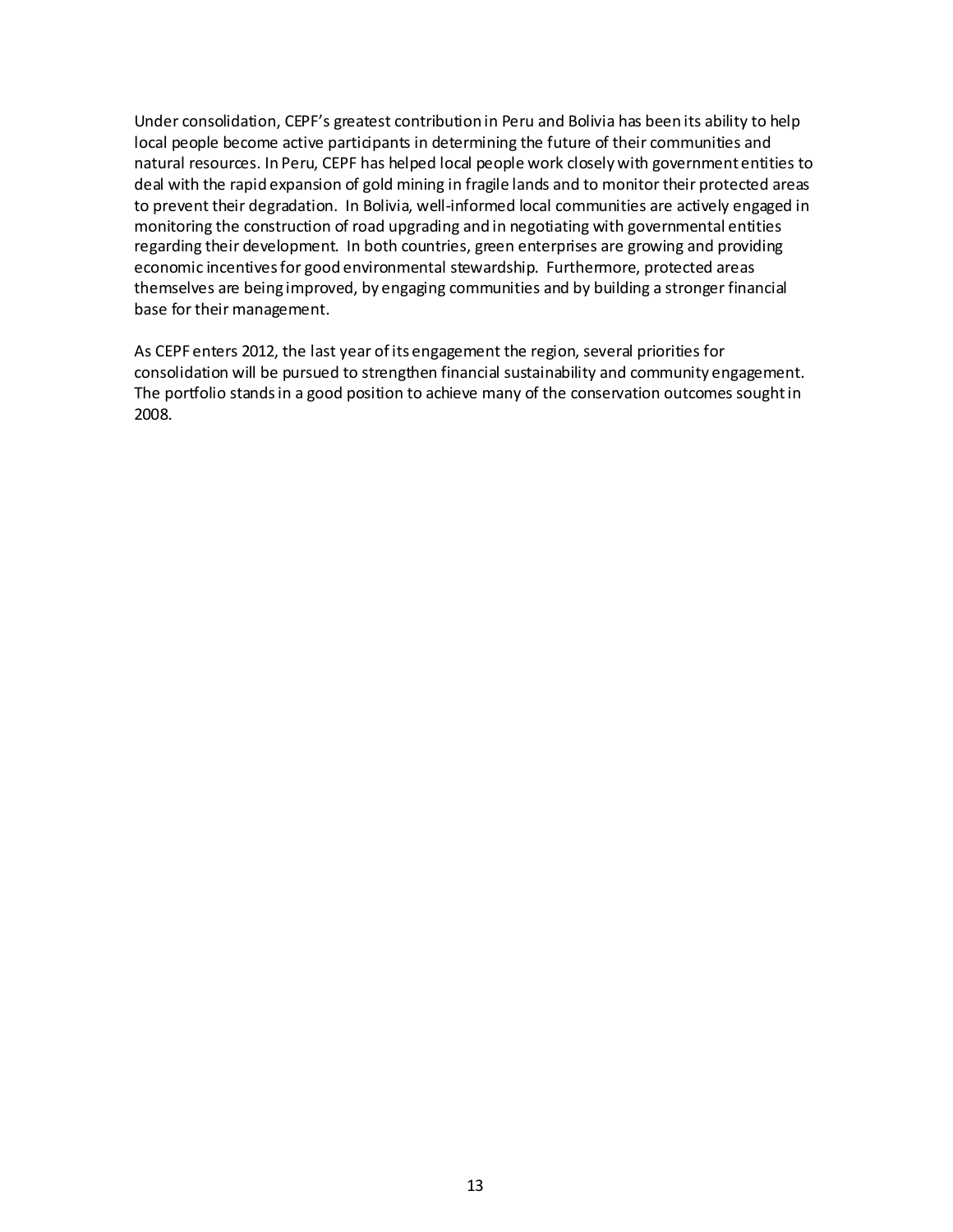**Annex 1. CEPF Investments in Tropical Andes, December 2010**



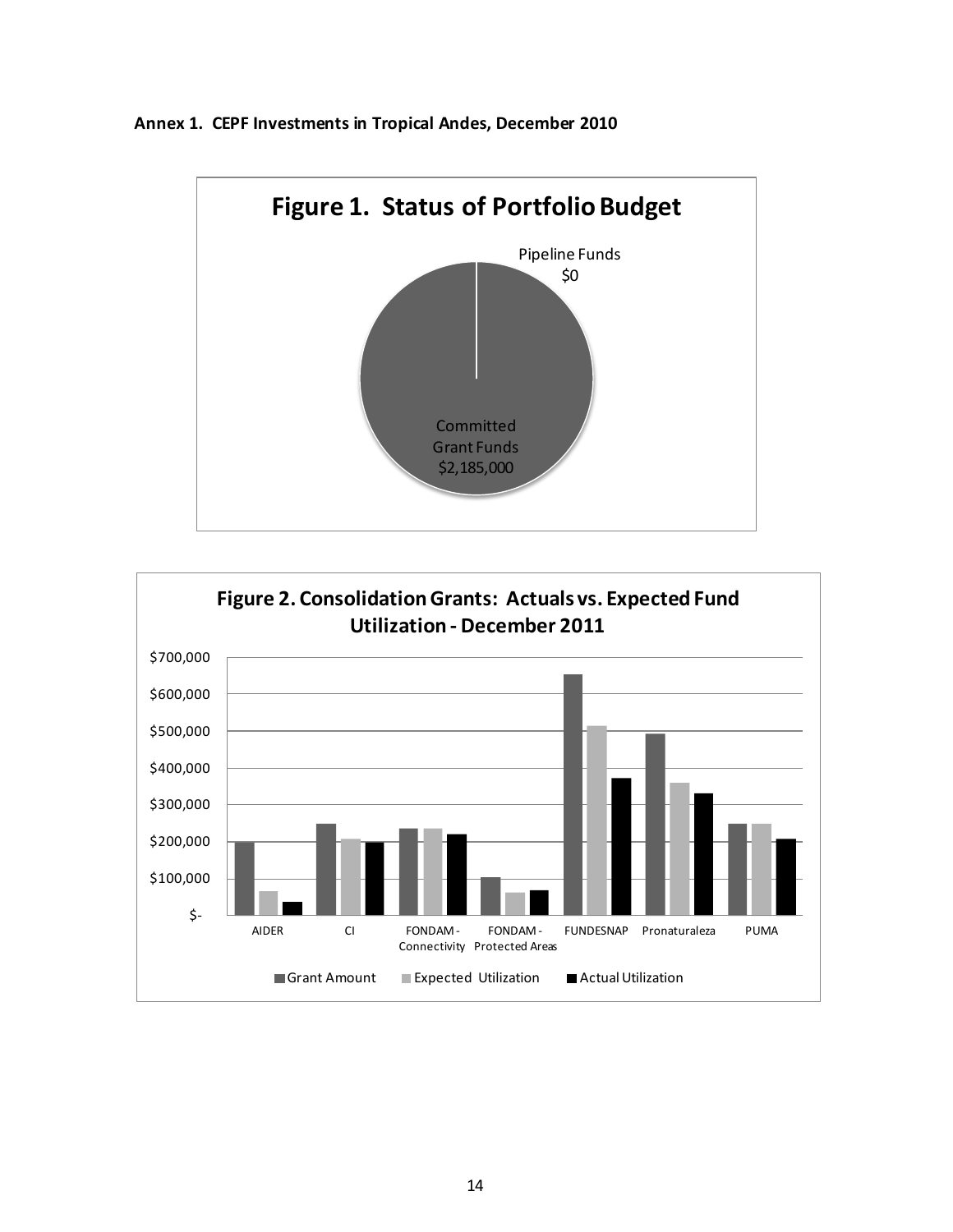#### **Objective Targets Progress** Reinforce and sustain the conservation gains achieved as a result of previous CEPF investment in the Vilcabamba – Amboró Conservation Corridor. 12.3 million ha located in key biodiversity areas with strengthened protection and management. Four protected areas covering 6.1 million have documented management improvements. Another protected area covering 1.1 million hectares is in the process of being improved. Due to changes related to grants promoting sustainable financing, achievement of improved management in the entire 12.3 million ha is not feasible. \$2,000,000 leveraged Total = \$1,072,517 FONDAM – CEPF Match - \$337,232 PUMA – CEPF Match - \$250,000 FUNDESNAP Match - \$485,285 By the end of CEPF's portfolio, grantees will leverage at least another \$2.2 million. 28,400 hectares in production landscapes with improved management for biodiversity conservation 21,731 hectares under direct management improvements lying within a production landscape measuring 54,179 of farmland and Brazil nuts concessions through eight community-based agroforestry subgrants. Twelve stakeholder networks strengthened to support long-term conservation action by mitigating threats from road construction, and replicating and scaling up CEPF successes. To date, seven networks have been strengthened: Peru – Civil society working group to mitigation the impacts of the Inter-Oceanic road (national, Puno y Madre de Dios), and Madre de Dios agroforestry network.

## **Annex 2 – Update of the Logical Framework for CEPF Investment in the Tropical Andes**

| <b>Outcome 1: A. Conservation</b> | Eight policies influenced as a result | Seven local and regional policies have   |
|-----------------------------------|---------------------------------------|------------------------------------------|
| and human welfare                 | of CEPF grant consolidation in order  | been influenced by civil society groups, |
| considerations are fully          | to mitigate the environmental and     | and one policy is in progress:           |
| incorporated into                 | social impacts of the Inter-Oceanic   |                                          |
| infrastructure and                | Sur and Northern Corridor road        | Peru-                                    |
| development plans for the         | construction projects.                | • The new environmental project          |
|                                   |                                       |                                          |

**Intermediate Outcomes Targets Progress**

Bolivia-

producers

Two local environmental monitoring committees, community-based conservation enterprises. One network of PUMA cocoa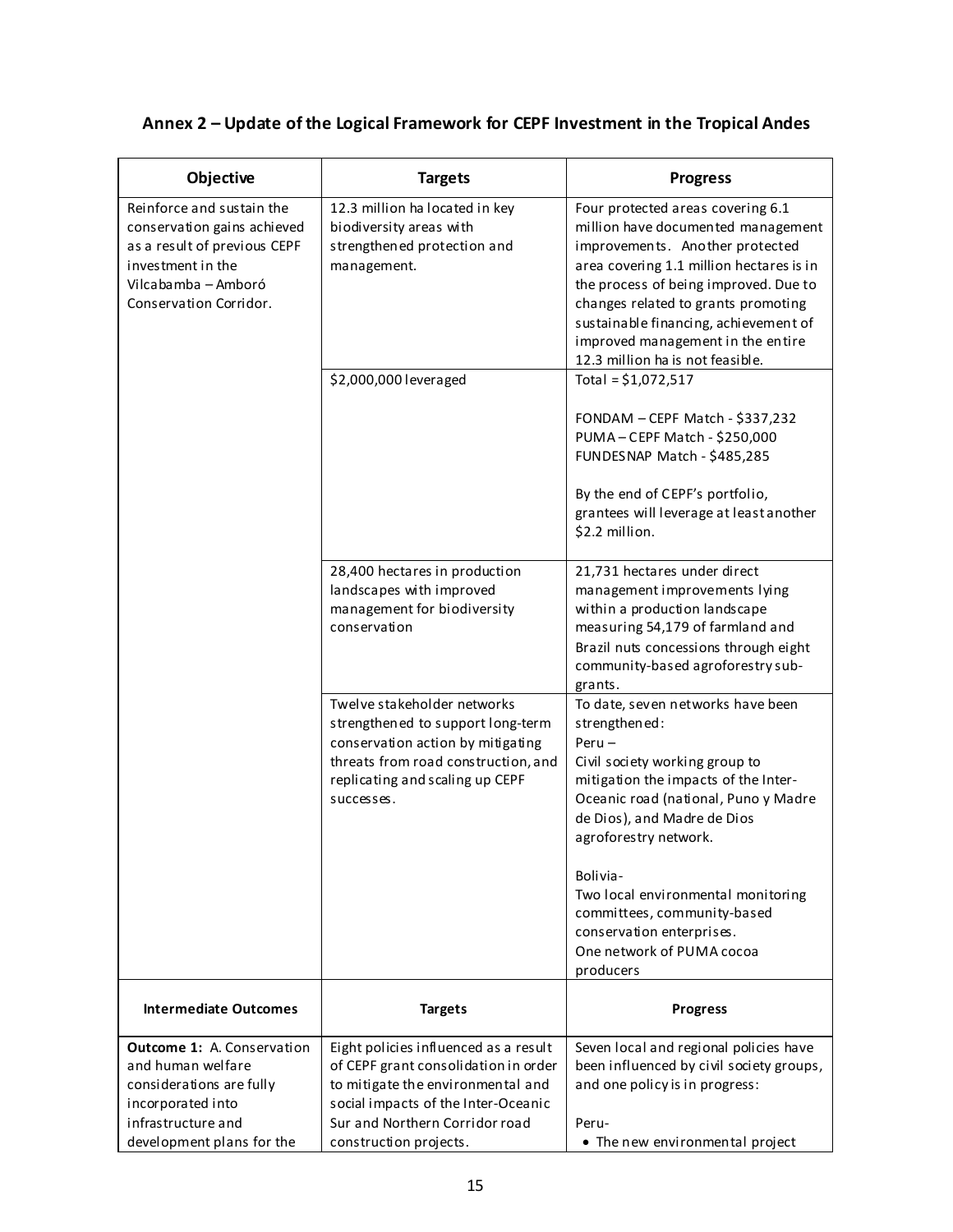| VACC, particularly in areas |                                    | funding by CAF incorporated          |
|-----------------------------|------------------------------------|--------------------------------------|
| impacted by the two         |                                    | recommendations by local civil       |
| highways. B. Donor          |                                    | society;                             |
| collaboration and           |                                    | • Approval of Inambari hydroelectric |
| coordination achieved to    |                                    | dam is delayed pending               |
| fulfill conservation goals. |                                    | environmental conditions;            |
|                             |                                    | • Government in close consultation   |
|                             |                                    | with local civil society regarding   |
|                             |                                    | addressing illegal gold mining in    |
|                             |                                    | Madre de Dios                        |
|                             |                                    | • Madre de Dios agroforestry policy  |
|                             |                                    | based on CEPF and FONDAM sub-        |
|                             |                                    | grants.                              |
|                             |                                    | • Improved patrolling of target      |
|                             |                                    | protected areas to mitigate the      |
|                             |                                    | impacts of the road.                 |
|                             |                                    | • Progress made in developing a      |
|                             |                                    | REDD+ strategy for Madre de Dios.    |
|                             |                                    |                                      |
|                             |                                    | <b>Bolivia</b>                       |
|                             |                                    | • ABC (Bolivian road construction    |
|                             |                                    | ministry) responded to concerns      |
|                             |                                    | expressed by local management        |
|                             |                                    | committees related to mitigating     |
|                             |                                    | the impacts of road upgrading.       |
|                             |                                    | • Improved patrolling of target      |
|                             |                                    | protected areas to mitigate the      |
|                             |                                    | impacts of the road.                 |
|                             | One public-private partnership     | Collaboration with CONRISA-          |
|                             | between road construction          | Pronaturaleza - CI has not proceeded |
|                             | company, government, and civil     | as planned.                          |
|                             | society to mainstream biodiversity |                                      |
|                             | into road construction and         |                                      |
|                             | maintenance.                       |                                      |